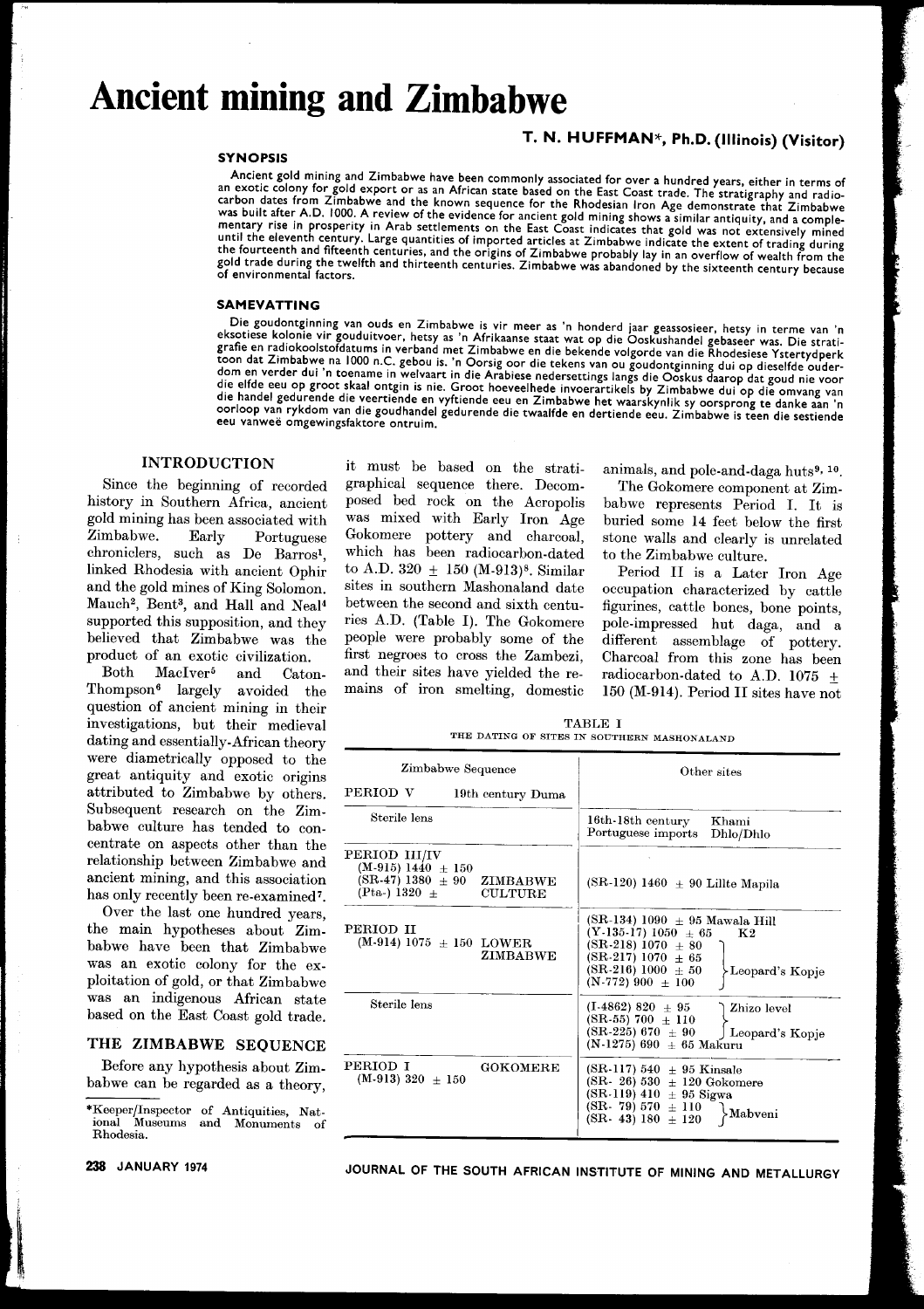been positively identified anywhere else, although a few surface collections from the Chibi district are thought to represent this archaeological culture8. A similar Later Iron Age culture, Leopard's Kopje, first appears in Matabeleland during the eleventh century<sup>11</sup> and provides an indirect confirmation for the Period Il date.

Before the Later Iron Age cultures of Lower Zimbabwe and Leopard's Kopje began, a second phase of the Early Iron Age, Zhizo<sup>12</sup>, continued in southern Mashonaland. The Period Il zone is separated from Period I by a sterile lens8, and, since Zhizo pottery has not been found at Zimbabwe, the sterile layer probably represents a period of two or three hundred years when Zimbabwe was unoccupied.

The Period Il levels lie from 2 to 12 feet below the first stone walls and therefore predate the Zimbabwe culture, but no break comparable to that between Periods I and Il separates Period II from Ill.

Instead, there is a transition in material culture. First the pottery undergoes certain alterations, then pole-and-daga huts are replaced by solid daga huts and, only afterwards, are the first stone walls constructed. The combination of all three (changed pottery, solid daga huts, and stone walls) characterize Zimbabwe Period HI/IV, the time of the Zimbabwe culture. A Period IH/IV deposit near the Great Enclosure has been radiocarbon-dated to *A.D.* 1380  $± 90$  (SR-47), and one on the Acropolis has been dated to A.D. 1440  $\pm$ 150 (M-915).

Two wooden lintels from drain 7 of the inner wall of the Great Enclosure were radiocarbon-dated in 195213 to between the fifth and eighth centuries AD. (C-613, C-917, and GL-19). One of these beams has recently been redated to *A.D.* 1320 (pta) which eliminates the previous dating inconsistency.

Thousands of glass beads have been recovered from the III/IV levels, as well as datable imports such as fourteenth century Syrian glassl4, 15, fourteenth century Persian faience<sup>16, 17</sup>, fourteenth to sixteenth century Chinese celadon<sup>16-20</sup>, and a fourteenth century Kilwa coin21.

The lack of later imports associated with the Portuguese, especially Chinese blue-on-white porcelain, prompted the hypothesis that Zimbabwe was abandoned by the sixteenth century<sup>22</sup>. However, two pieces of this porcelain have been recovered recently, one from the salvage excavations of a Period IH/IV hut complex, and the other from a public camping area. Even though they are widely separated, both fragments may be from the same vessel. Neither could be conclusively dated, although they were placed in the early trade period (i.e., pre-1700) and not the later period23. The fragment from the excavation was in the upper fill and not on any hut floor. Consequently, these finds do not significantly alter Garlake's hypothesis.

Other ruined settlements, such as Khami, which had the Portuguese imports, also used a locally made band-and-panel ware<sup>24</sup>. Caton-Thompson<sup> $6$ </sup> is credited with finding band-and-panel ware in the Mauch ruins at Zimbabwe. On closer inspection, however, the sherds in question appear to be nineteenth century Refuge pottery and not Khami band-and-panel ware. Thus, there is little ceramic evidence of any substantial occupation after *A.D.* 1500.

This abandonment of Zimbabwe is confirmed by the stratigraphy on the Acropolis, where a sterile lens separates Period III/IV deposits from Period V. Period V at Zimbabwe represents the nineteenth century Duma, who were living on the north side of the Acropolis when Mauch and Render visited the ruins in *A.D.* 1871.

The stratigraphy and radiocarbon dates at Zimbabwe, correlated with the Iron Age sequence of Rhodesia, demonstrate that Zimbabwe was inhabited between about *A.D.* 1200 and 1500, and clearly not before *A.D.* 1000. Consequently, Phoenicians3, Sabaeo-Arabians4, or pre-Muslin Arabs25 could not have built Zimbabwe.

Nor was Zimbabwe a product of a civilization. No evidence for writing, city status, full-time specialists, or intensive agriculture has been found, and even the one characteristic that Zimbabwe ostensibly shares with recognized civilizations-monument $a$ l architecture  $-$  is considerably less technically advanced. The simple stone construction consists of walls that are wide at the bottom and narrow at the top, with no bonded joints, domes, or arches. The objects that form the major part of the Period III/IV deposits-handmade pottery, simple iron implements, and copper ornaments-are not the typical products of a civilization, but of a subsistence horticultural society. These finds are the basis of the 'essentially African' theory about Zimbabwe<sup>5, 6</sup>. The multitude of glass beads and other imports in the Period IH/IV deposits indicate the extent of the East Coast trade connections. MacIver concluded that '. . . Zimbabwe, being the great distributing centre, must have owed its very existence to that trade with the coast first opened up by the Arabs of Magadoxo . . .'26, and Caton-Thompson thought that 'The trade connection with India is undoubtedly strong-indeed, I believe it to have been the primary stimulus which led to the development of the indigenous Zimbabwe culture'27.

It has been suggested that gold was mined as early as *A.D.* 600 in Rhodesia by Asians7, and also that the gold trade was important to the Zimbabwe state only after its initial development by a religious elite28. Therefore, the evidence for the antiquity of the gold trade in Rhodesia and its association with Zimbabwe would be worth reviewing here.

# ANCIENT GOLD MINING IN RHODESIA

Some evidence for generalized trade or barter can be found in the Early Iron Age record, but it is impossible to associate it with gold mining.

The oldest artifact connected with an ancient working is a coin of Antoninus Pius, which was reputedly found at a depth of 70 feet in an ancient shaft near Umtali3. However, Hall subsequently discredited the authenticity of this find4, and the coin's association with an ancient working is no longer acceptable.

The next evidence for early gold mining comes from the Golden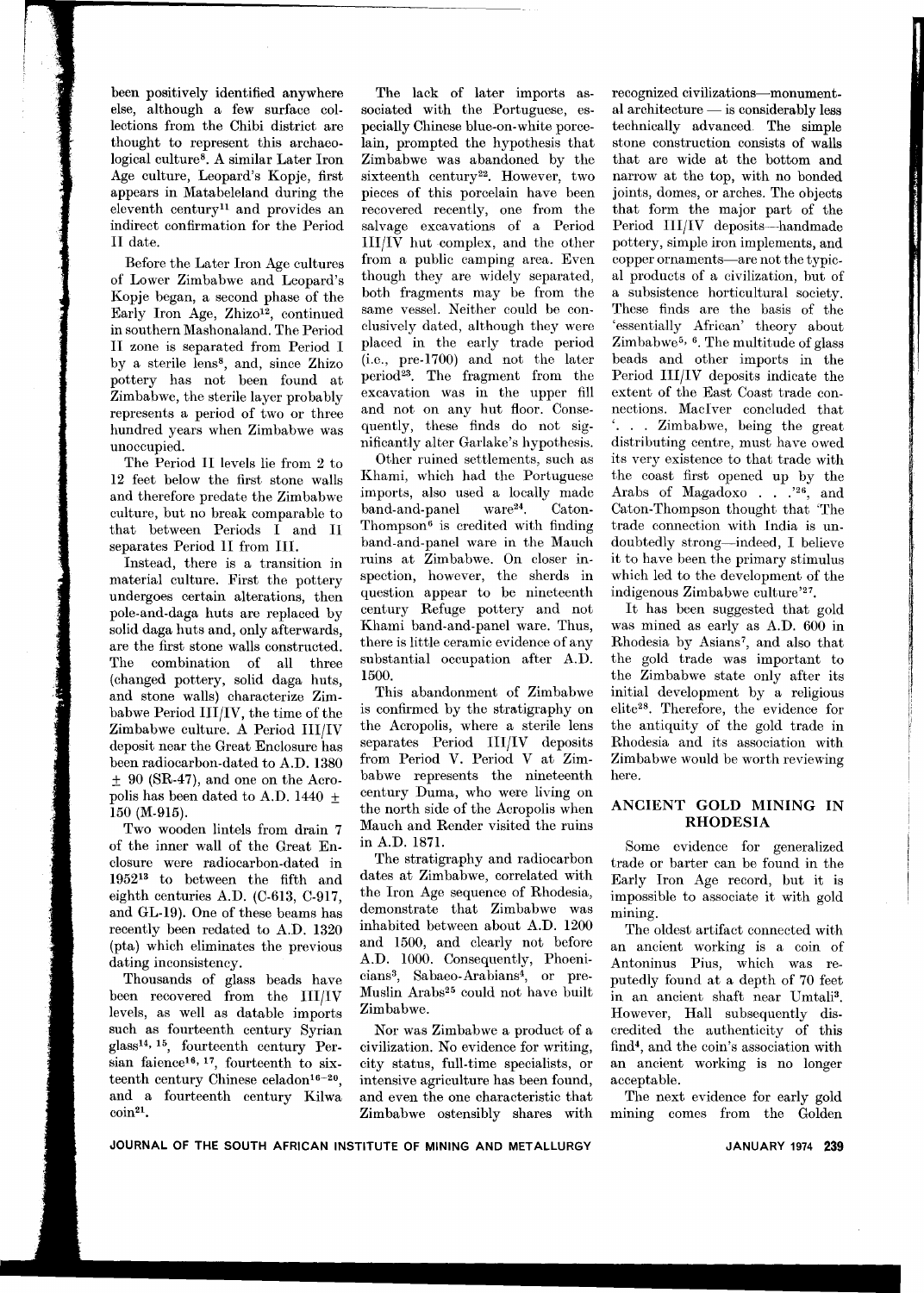Shower claims near Arcturus<sup>29, 30</sup>. In 1943, miners unearthed a considerable amount of pottery in a quarry. The pottery was concentrated with clay figurines, charcoal, and iron slag in a few shallow pits and on a level just under the surface. The pits were only about six feet deep<sup>31</sup>, <sup>32</sup>.

The pottery belongs to the Ziwa facies of the Gokomere Tradition, approximately A.D. 200 to 60033, and is somewhat earlier than was previously thought34.

Three long parallel drives had apparently been destroyed by the quarry, and the pits were thought to be ancient stopes filled with the pottery of the miners<sup>29, 31</sup>. Open bowls with a graphite interior were regarded as panning dishes, although a consulted geologist did not agree35. No gold ore or any tools for gold mining were found, and the proposed association between the pottery and gold miners rested on an interpretation of the pits.

The crucial evidence at Golden Shower has been destroyed, but recent finds from the Mkanga Mine near Shamva helped clarify the situation. Almost every aspect of Golden Shower was repeated at Mkanga: modern miners recovered pottery from pits several feet deep and from just below the surface; and the pottery is identical to that at Golden Shower. However, there were no ancient workings in the immediate vicinity.

Very few ancient workings are as shallow as the pits at Golden Shower and Mkanga; most are 40 to 50 feet deep and often several hundred feet long36. But storage pits 5 to 6 feet deep are common features in many Early Iron Age sites, such as Place of Offerings<sup>37, 38</sup>, Coronation Park<sup>33</sup>, Doddiburn<sup>39</sup>, and the Zhizo levels at Leopard's Kopje Main Kraalll. Both the Golden Shower and Mkanga sites are in open ground between a vlei and a small hilltypical village locations-and it is highly improbable that the pits at Golden Shower could have been ancient workings. They were probably common storage pits.

The Three Mile Water site on Chicago farm, Que Que, is another Early Iron Age site that has been used as evidence for early gold mining<sup>40</sup>. A few dolly holes on the bank of a small stream are about 200 metres from the site and about 3 miles from the ancient workings on the present Globe & Phoenix and Gaika Mines. Because of the proximity of the ancient workings to the permanent water, dolly holes, and village site, the villagers were considered to be the miners.

It is impossible, however, definitely to connect the dolly holes with the Early Iron Age village because other people lived in the area at different times. Furthermore, the ancient workings have several sets of grinding hollows nearby, and the need to carry ore for 3 miles seems dubious.

Dolly holes are not necessarily features exclusively associated with gold mining, either. Presumably, the technology of gold extraction had its origin in earlier mining activities, and dolly holes could be used equally for the crushing of copper and iron ores as for gold ores. The site itself has produced a large quantity of copper ore and copper ornaments, but no gold. If the inhabitants of this Early Iron Age village made and used the dolly holes, it was probably for crushing copper ore.

Tafuna Hill, near Shamva, has several ancient workings, and there are dolly holes 'some two miles away. Garlake stated that gold was the only metal in the vicinity obtainable by an Iron Age technology, and the dolly holes were consequently equated with gold milling41. The dolly holes surround a ninth century Early Iron Age village42, and since the excavation report assigned a single component to the site, it was argued that the villagers must have been gold miners<sup>41, 43</sup>.

Some doubt exists whether, in fact, the Tafuna site does have only one component, since illustrations of the ceramics include classes exclusive to Ziwa<sup>44</sup>, Coronation<sup>45</sup>, and Sinoia46. Later peoples also lived in the area, e.g., Maxton, Musengezi, and the Portuguese, and any of them could have made the dolly holes. The Tafuna excavation uncovered no gold ore or gold-mining tools, only iron slag41. There is banded ironstone nearby47, and, if the Tafuna villagers mined any ore, it presumably was iron.

Other sites have been associated with gold mining because they are near ancient workings or are on modern gold claims. This is not considered acceptable evidence here unless gold ore or smelted gold is found in the site, for, in all cases, a variety of peoples have lived in the same area at different times.

The earliest reliable evidence for gold mining comes from radiocarbon dates of fire-setting at the Geelohg and Aboyne Mines:

Geelong SR-143 A.D. 1170  $\pm$  95 Atoyne SR-53 A.D. 1170  $\pm$  110

 $SR-58$  A.D.  $1300 + 110$ .

There is no clear evidence that gold was mined in Rhodesia before A.D. 1000.

The suggestion that Asians, specifically Indians, mined the first gold is based on similarities in the extraction methods in India and Rhodesia7. This argument is untenable since the technology in question is too simple for cross cultural comparisons. Furthermore, the Kilwa chronicle states that Kilwa took over the Sofalan gold trade from other Arabs, not Indians!, and there is no obvious reason why Indians should not be mentioned had they been there first.

As the Arabs on the East Coast initiated the gold trade, their rise in prosperity should indicate the first intensive gold mining in the interior. The Arab settlements were independent city-states that competed with one another for the maritime trade, and they were not particularly prosperous until the end of the eleventh and the beginning of the twelfth centuries48. Apparently, the Zanzibar islands and Pemba group were the first of any importance. By the second half of the twelfth century, Mogadishu, Mafia, and Kilwa had surpassed them. Kilwa experienced a marked increase in wealth in the second half of the thirteenth century, after it had gained control of the Sofalan trade49. Consequently, a substantial gold trade with the interior probably did not begin until after A.D. 1000.

Gold mining in Rhodesia clearly preceded the development of Zimbabwe by at least one century, if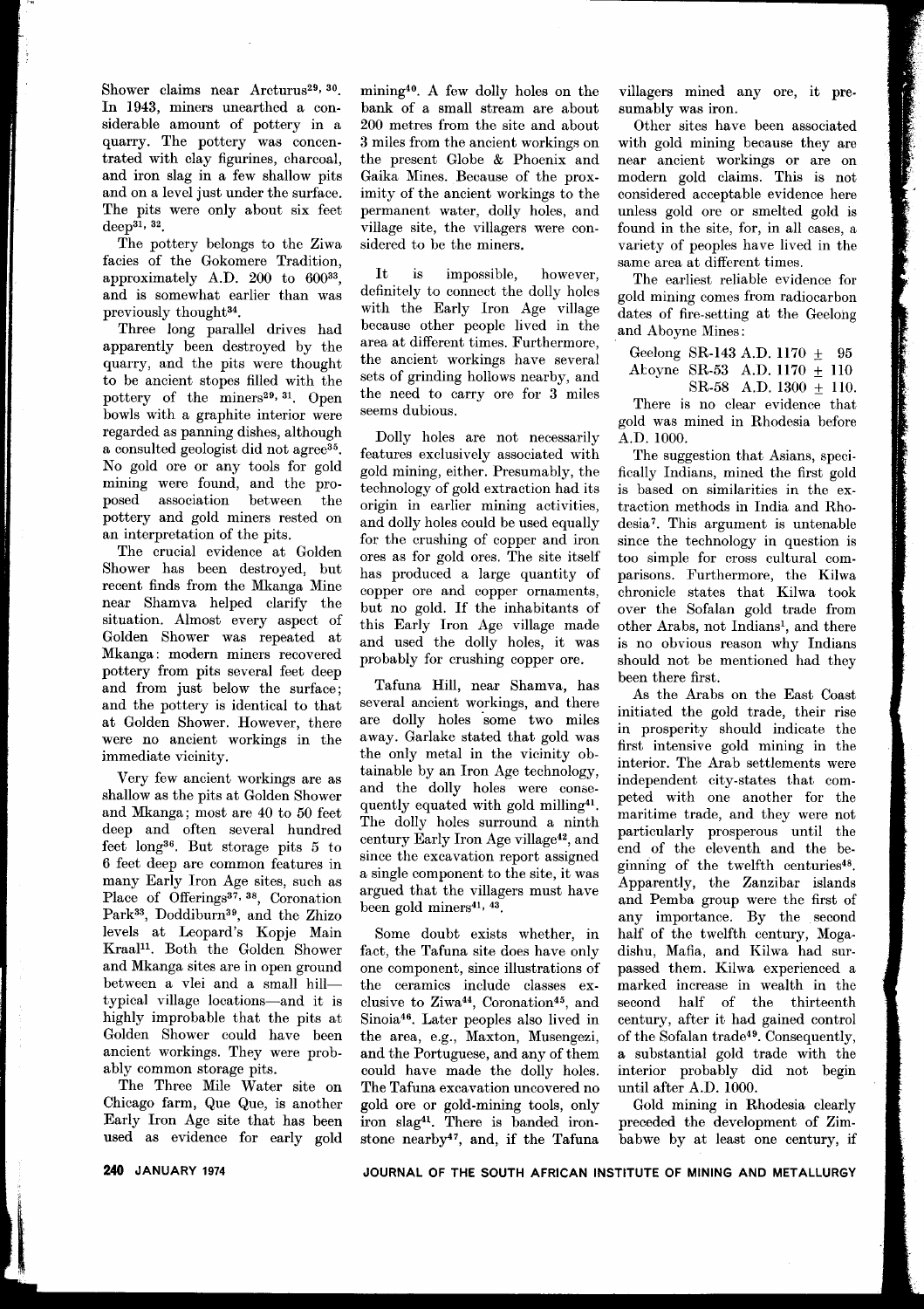not two. It has been suggested, however, that external trade was not important until after the initial development of Zimbabwe by a religious elite, and that the gold trade had little influence on the basic subsistence economy<sup>50</sup>.

The development of a religious elite with political power is the kind of social phenomenon that is associated with the growth of complex societies based on intensive agriculture, and not with horticultural societies<sup>51</sup>. Neither are the characteristics attributed to this proposed elite compatible with the role of religion in Shona-speaking societies today<sup>52</sup>. Religious leaders just do not have the kind of power that would have been necessary to consolidate a people and then organize a sustained labour force. At present there is simply no evidence that any primarily religious group during the Later Iron Age was in control of a political organization 53. Instead, the evidence indicates that Zimbabwe grew specifically out of the gold trade.

# SECONDARY STATE FROM GOLD TRADE

Trade implies a physical contact, and the contact between Arab communities on the coast and Iron Age people in the interior may have been a factor in the rise of Zimbabwe. The most important aspect, however, was probably the socio-economic changes brought about by excess wealth.

Prior to the gold trade, the economy of the Iron Age people in the interior was virtually a closed system. Whatever wealth existed was largely recycled within the system. Once a value was placed on gold, however, an outside source of wealth was introduced that was far greater than that which the subsistence economy could generate on its own. The system had to be adapted, and, for the first time, individuals-presumably hereditary leaders-could be tremendously wealthy and powerful. It may be that the structure of Later Iron Age societies, with their apparent emphasis on cattle, made these people more responsive to individual wealth and social stratification than their predecessors had been28.

The picture 800 years later is obviously blurred in the detail of events, and it may never be known why the Zimbabwe people were the first successful group to consolidate wealth and power. Perhaps the alluvial goldfields nearby $54$  gave them that extra advantage.

Whatever the reason, this sociological transition must have occurred at Zimbabwe by approximately A.D. 1200, for by A.D. 1250 other groups, notably later Leopard's Kopje, were beginning to imitate Zimbabwe in such things as pottery decoration and hut construction<sup>55</sup>. The large population first concentrated at Zimbabwe early in Period Ill/IV, when solid-daga huts were replacing those of pole-and-daga. Among other things, this large population had to be controlled, and the construction of stone walls was probably one means of organizing a large labour force, as well as being an ostentatious display of wealth. Walls the size of those at Zimbabwe could never have been built before this time because the necessary wealth had never previously existed.

Even though the Zimbabwe state was based on trade, it was primarily a political organization. The spread of Zimbabwe settlements in the fourteenth century, then, was probably not for the guarding of goldfields, but for the extension of political authority. The distribution of Zimbabwe-phase ruins is not particularly correlated with ancient workings or gold areas *per se,* but with areas of contemporary human habitation.

Great Zimbabwe was probably abandoned by the sixteenth century because of an overwhelming depletion of natural resources<sup>22</sup>. Archaeologically, Khami is a direct continuation from Zimbabwe, and, consequently, Khami was probably the next centre of the Zimbabwe state. Before this time, however, a few Zimbabwe settlements had been established in northern Mashonaland. The Monomatapa dynasty apparently grew out of one of them and became an active rival of the Khami state, probably because Zimbabwe had earlier over-extended its political organization.

By the sixteenth century, their rivalry had escalated to armed combat56, and they were fighting off and on for the next two-hundred years57. The wars restricted gold mining and the gold trade. They were financed by the trade, and they were waged at least in part for the control of the trade. These interlocking factors ultimately seriously undermined the trade economy. The Portuguese contributed to the general disruption and, by the late eighteenth century, both states were only vestiges of their former power and wealth. The Nguni invasions of the nineteenth century gave the final blow to these trading empires.

## **CONCLUSION**

The story presented here is somewhat different from that proposed a hundred years ago. King Solomon did not have a gold emporium at Zimbabwe nor did the Queen of Sheba. Nevertheless, gold mining and Zimbabwe were intimately associated. The gold trade was directly responsible for the rise of the Zimbabwe state, and the restriction of trade a few centuries later destroyed Zimbabwe's successors.

### ACKNOWLEDGEMENTS

The help of Miss V. Kerr and Mr M. A. Raath, who corrected drafts of this paper, is gratefully acknowledged.

#### REFERENCES

- 1. THEAL, G. M. *Records of south eastern Africa.* Cape Town, 1898. vol. 7.
- 2. BURKE, E. E. (ed.). *The journals of carl Mauch.* Salisbury, National Archives of Rhodesia, 1969. 3. BENT, J. T. *The ruined cities of*
- *Mashonaland.* London, Longman Green, 1896.
- 4. HALL, R. N., and NEAL, W. J. *The ancient ruins of Rhodesia.* London, Methuen, 1904.
- 5. MACIVER, D. R. *Mediaeval Rhodesia.* London, MacMillan, 1906.
- 6. CATON-THOMPSON,G. *The Zimbabwe culture.* Oxford, Clarendon Press, 1931.
- 7. SUMMERS, R. Ancient mining in Rhodesia. Salisbury, *Museum Mem-oir* no. 3, 1969.
- 8. ROBINSON, K. R. Excavations on the Acropolis Hill. *Occasional Papers Nat. Mus. S. Rhod.,* vo!. 3, no. *23A.* 1961. pp. 159-192.
- 9. ROBINSON, K. R. An Early Iron Age site from the Chibi district, Southern Rhodesia. *S. Air. Archaeol. Bull.,* vo!. 16, no. 63. 1961. pp. 75-102.

JOURNAL OF THE SOUTH AFRICAN INSTITUTE OF MINING AND METALLURGY JANUARY 1974 **241**